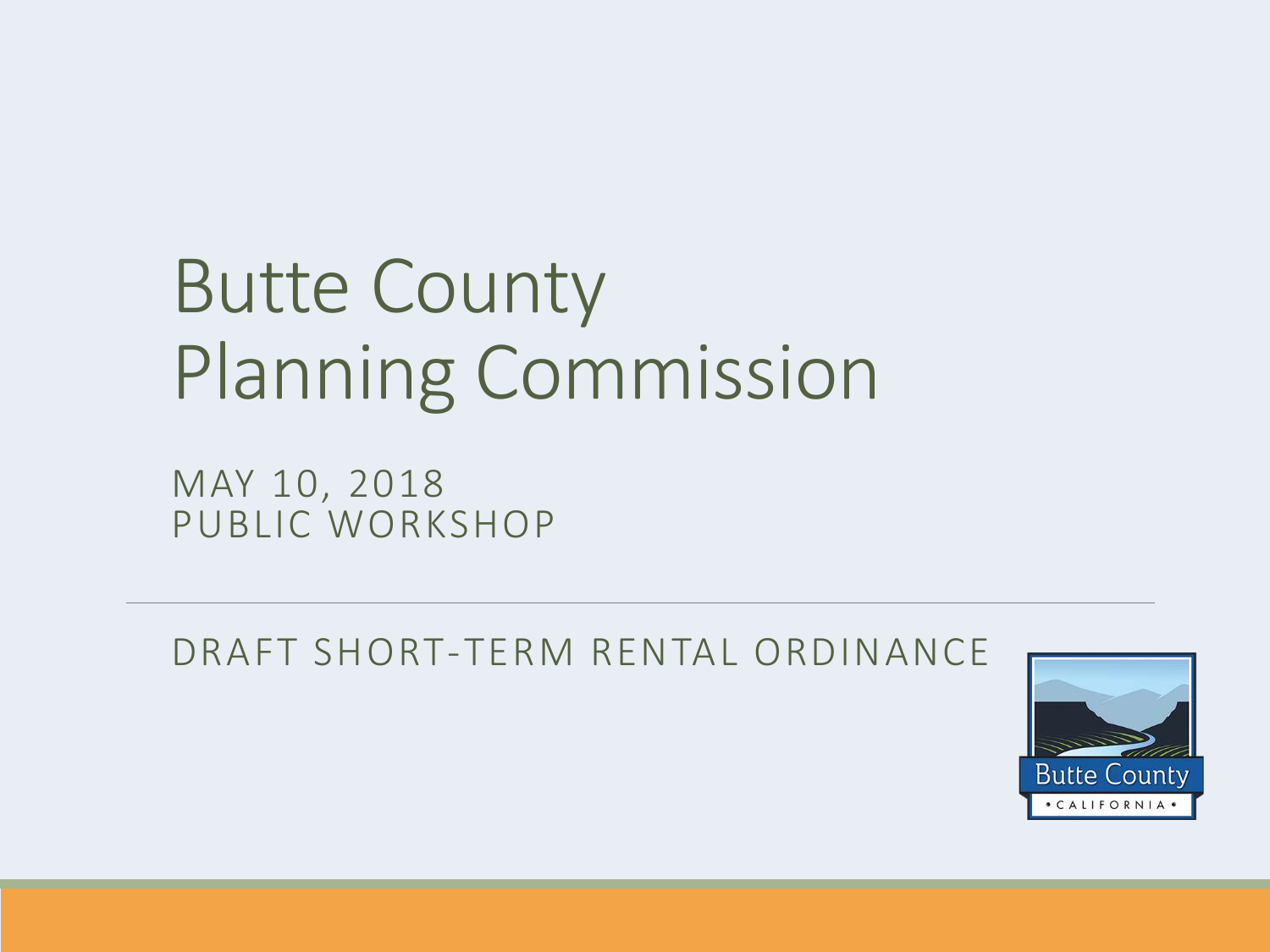### Agenda for Public Workshop

- 1. Development Services Presentation
- 2. Planning Commission Question and Answer Period
- 3. Public Comment
- 4. Planning Commission Discussion and Direction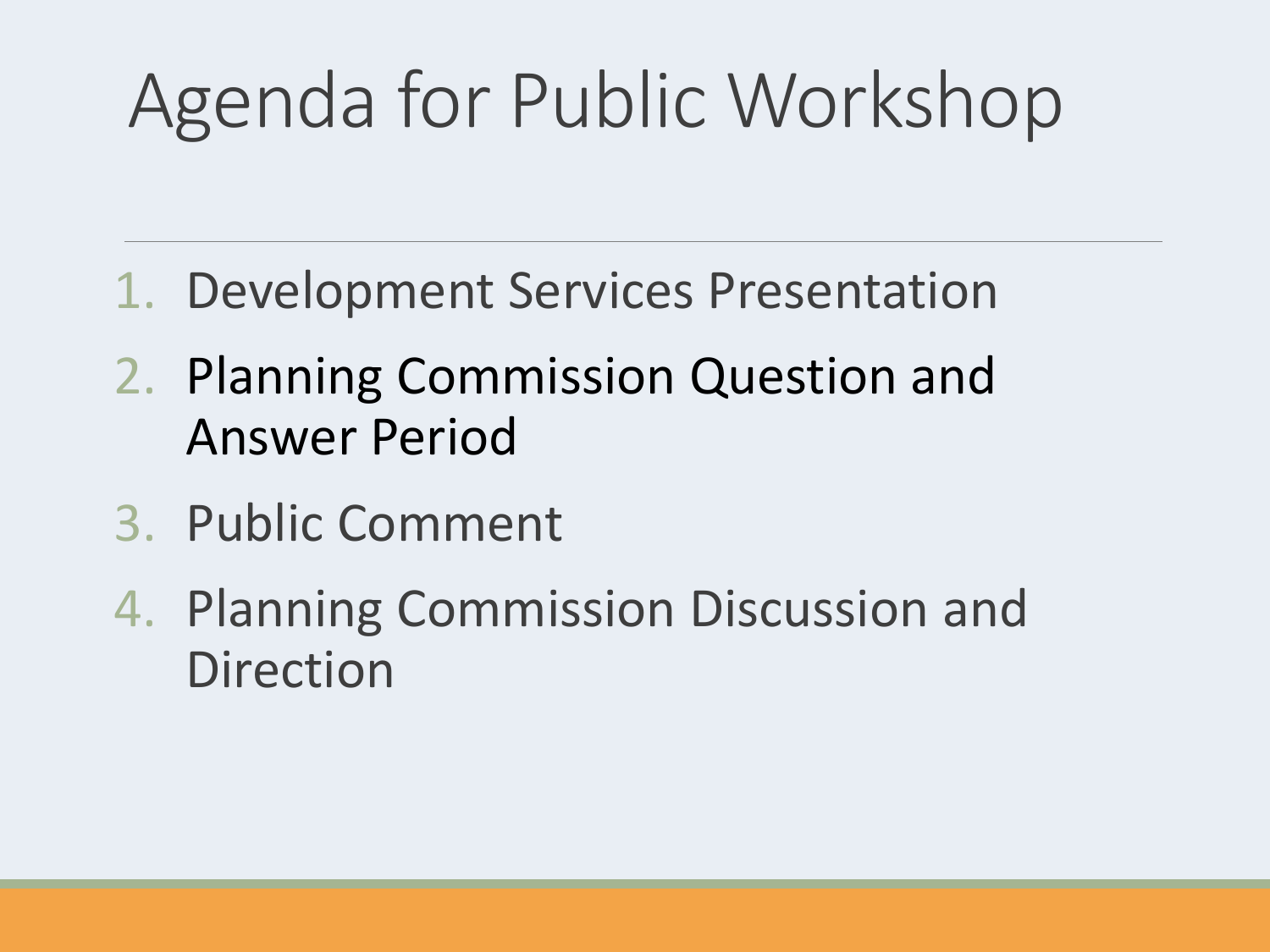A short-term rental as defined under this Draft Ordinance is a single-family dwelling, or a portion of a single-family dwelling, rented out to transient guest occupants for periods of 30 days or less. The purpose of the Draft STR Ordinance is to ensure that:

- 1) Short-term rentals are compatible with and do not adversely impact surrounding residential uses,
- 2) Property owners have the option to utilize their properties for short term rental use,
- 3) Risks to public safety and health to occupants and owners are minimized,
- 4) Property values are maintained,
- 5) Visitation and tourism to Butte County is supported, and,
- 6) Transient occupancy tax is collected in order to provide fair and equitable tax collection for all lodging providers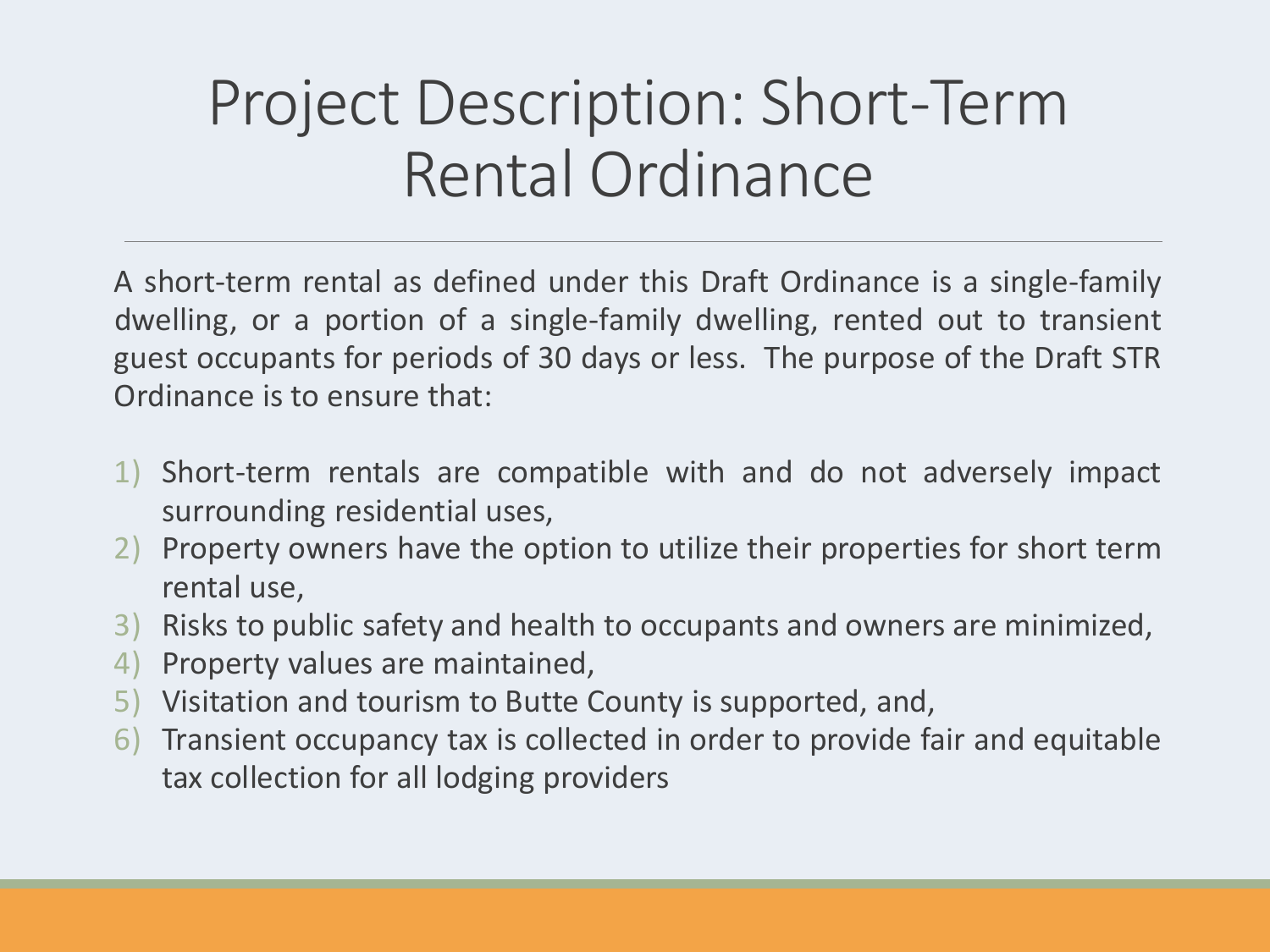## Recommendation

1. Conduct the public workshop and provide direction to staff regarding the Draft Short-Term Rental Ordinance.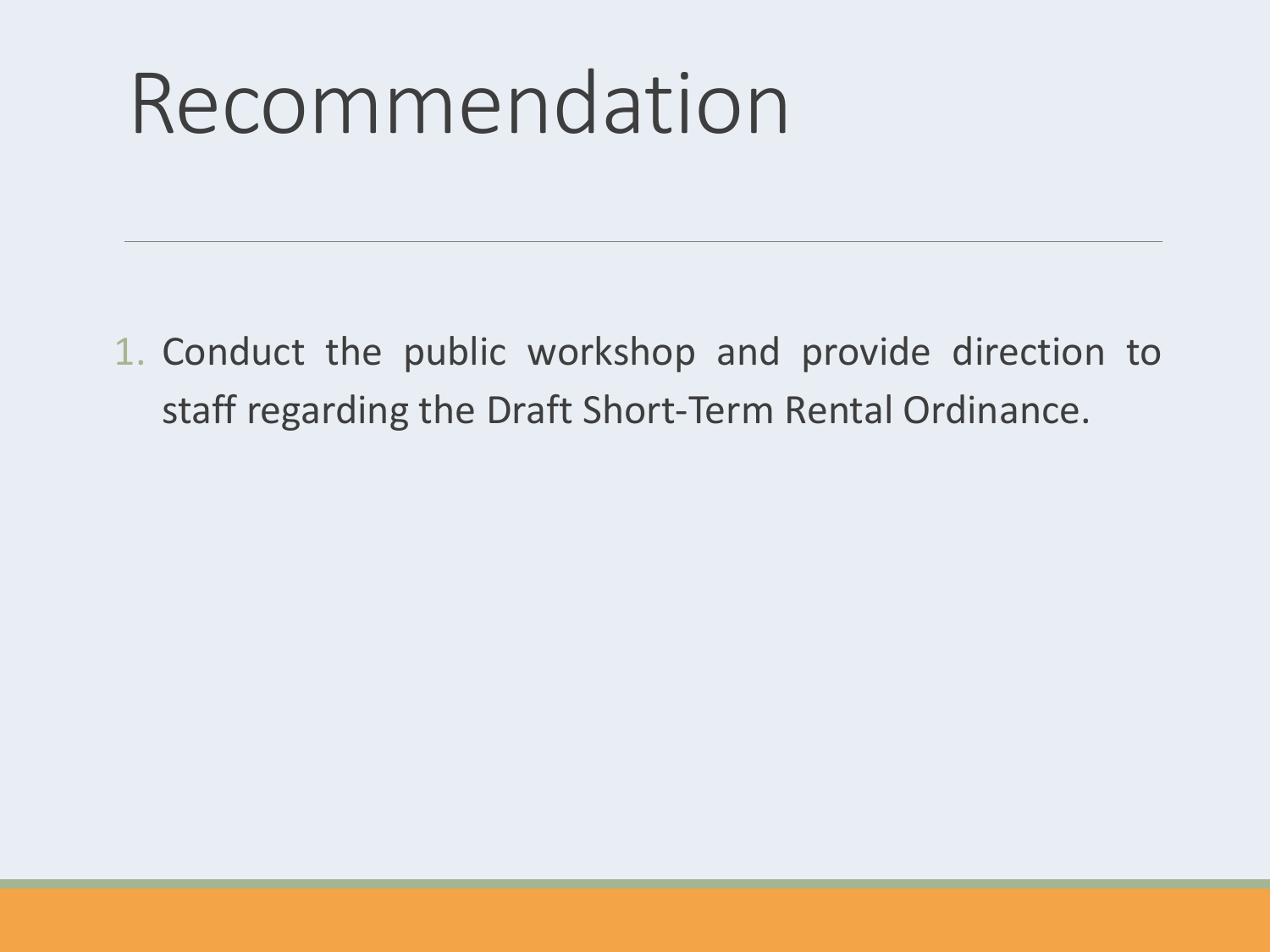#### Workshop Resources

#### A. Draft Short Term Rental Ordinance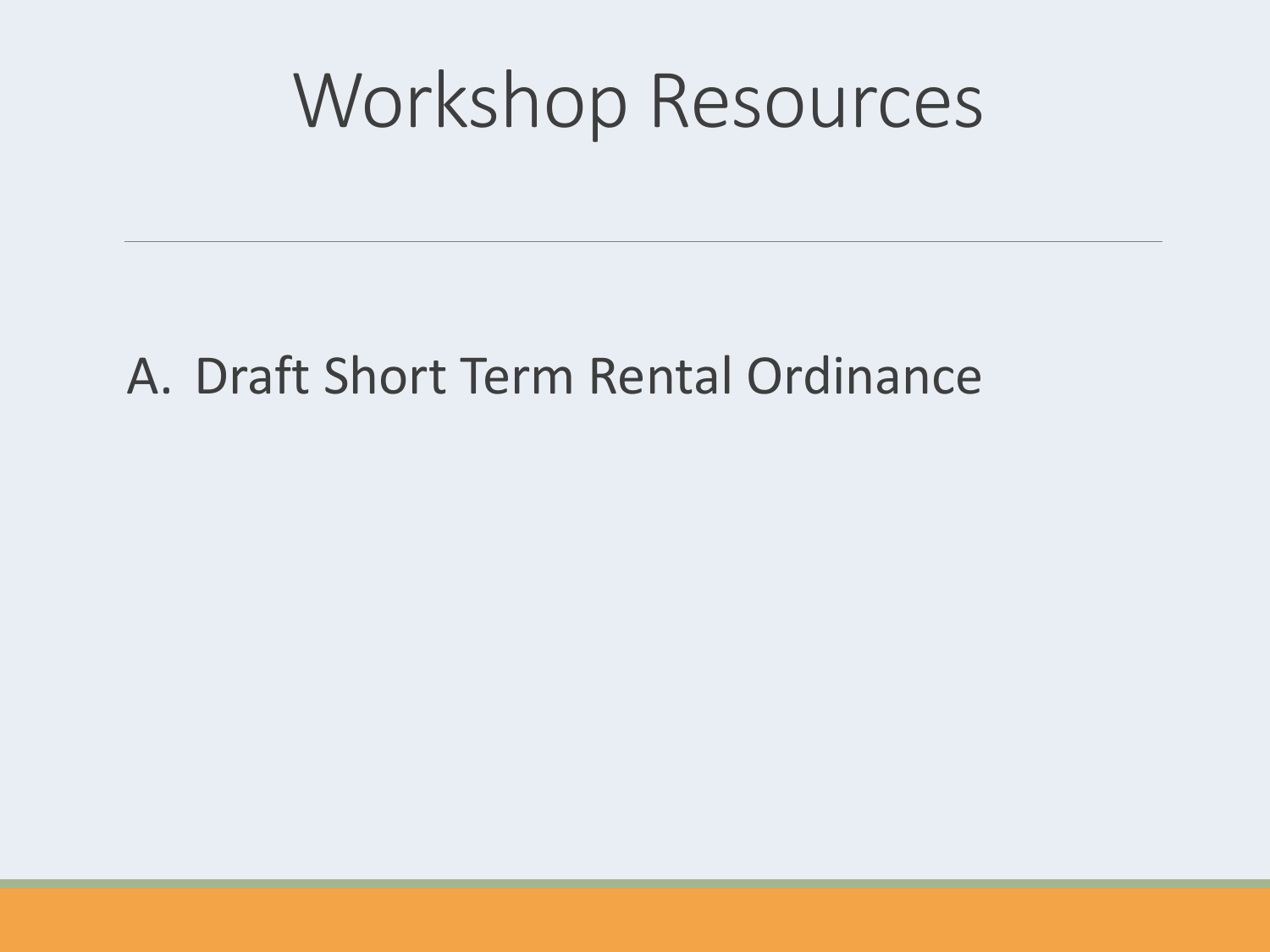#### Public Outreach

- 1. Direct email to Development Services Constant Contact list of interested parties and related groups
- 2. Outreach to all Chambers of Commerce in Butte County
- 3. Interviews with KPAY, Action News Now, and the Chico Enterprise Record (Biz Bits Column)
- 4. Dedicated Web Page: [http://www.buttecounty.net/dds/Planning/NotableProjects/ShortTerm](http://www.buttecounty.net/dds/Planning/NotableProjects/ShortTermRentals.aspx) Rentals.aspx
- 5. Notification to City and Town Planning Departments
- 6. Coordination with all County Departments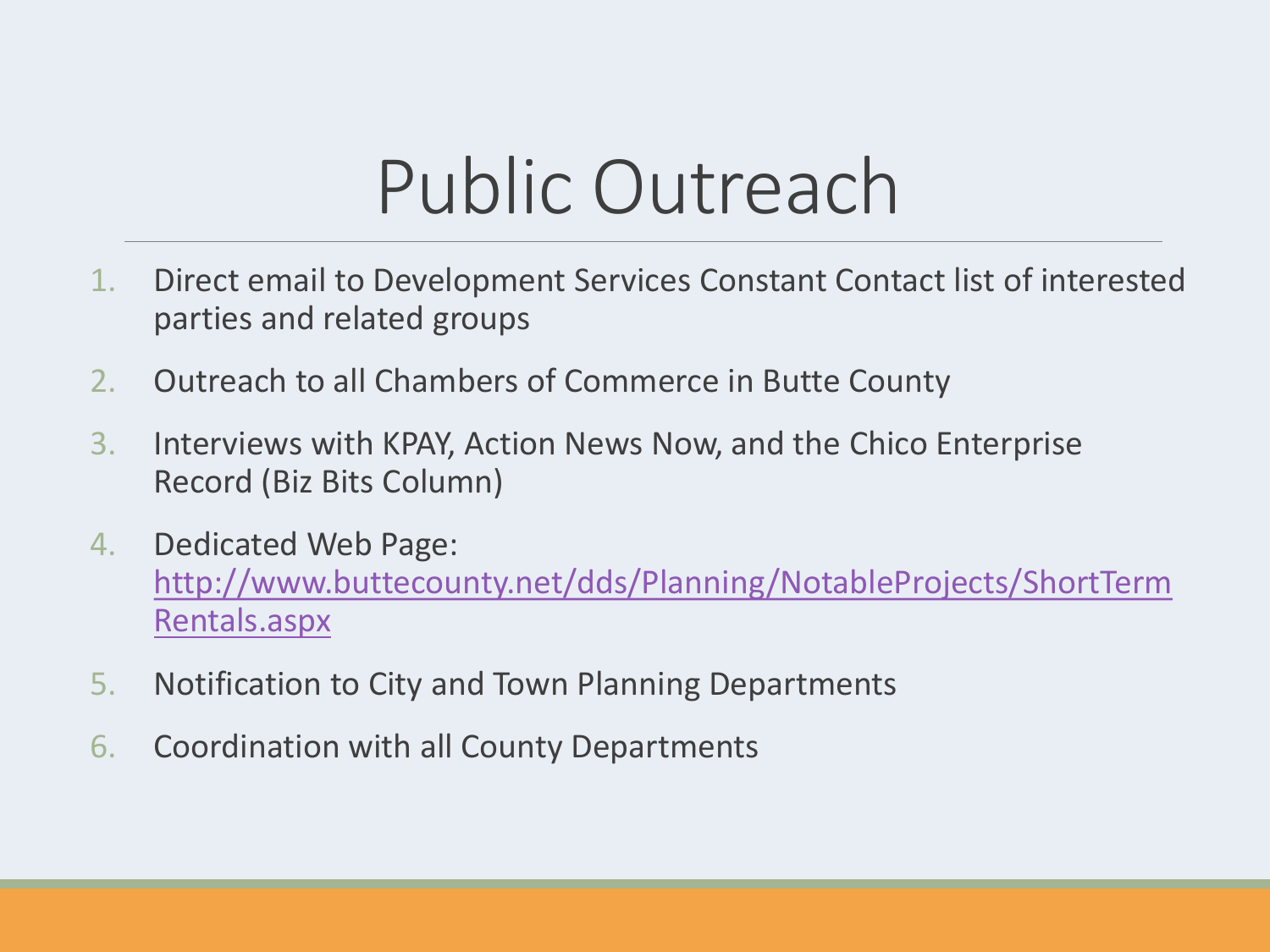### Public Workshop Purpose

- The Butte County Planning Commission is holding a Public Workshop for the consideration of the proposed Draft Short-Term Rental Ordinance.
- $\triangleright$  The purpose of this Public Workshop is to introduce the Draft Ordinance to the Planning Commission and public and to answer questions and receive comment and direction.
- $\triangleright$  Further direction from the Planning Commission will be incorporated into a final draft ordinance and a Public Hearing will be scheduled at the Planning Commission for further consideration and action, prior to review by the Board of Supervisors.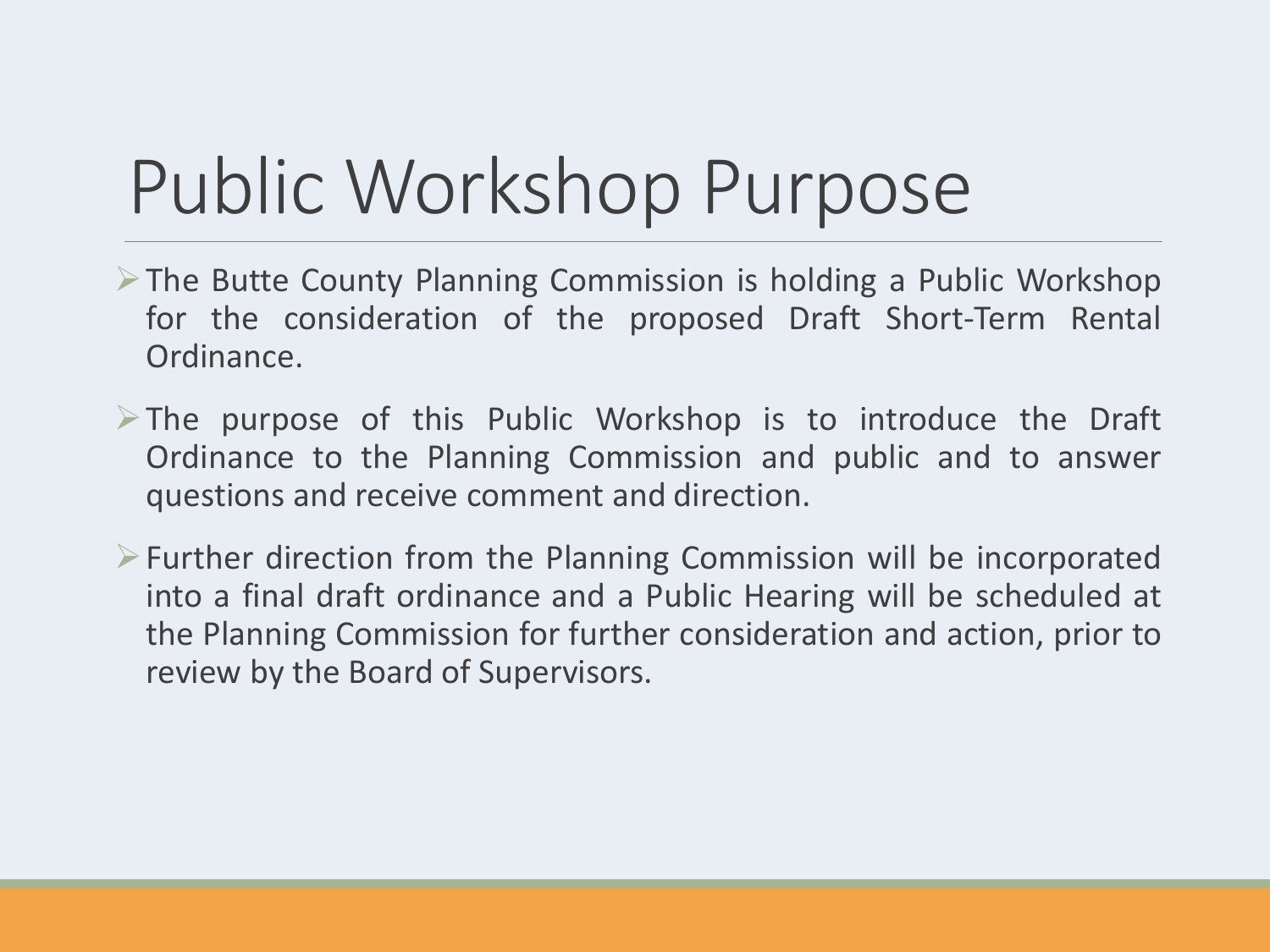### Public Workshop Overview

- **No ordinance is being approved today.** This workshop has been set aside to hear comment from the public and direction from the Planning Commission
- **This is early in the process** of developing the draft ordinance.
- After the Public Workshop process **additional public hearings will be scheduled** before the Planning Commission and Board, which will be open to the public and where additional comment will be accepted and considered.
- Staff and the Planning Commission desires to have the Draft Short-Term Rental Ordinance serve the best interests of Butte County and its citizens. **All viewpoints are a welcome part of this process.**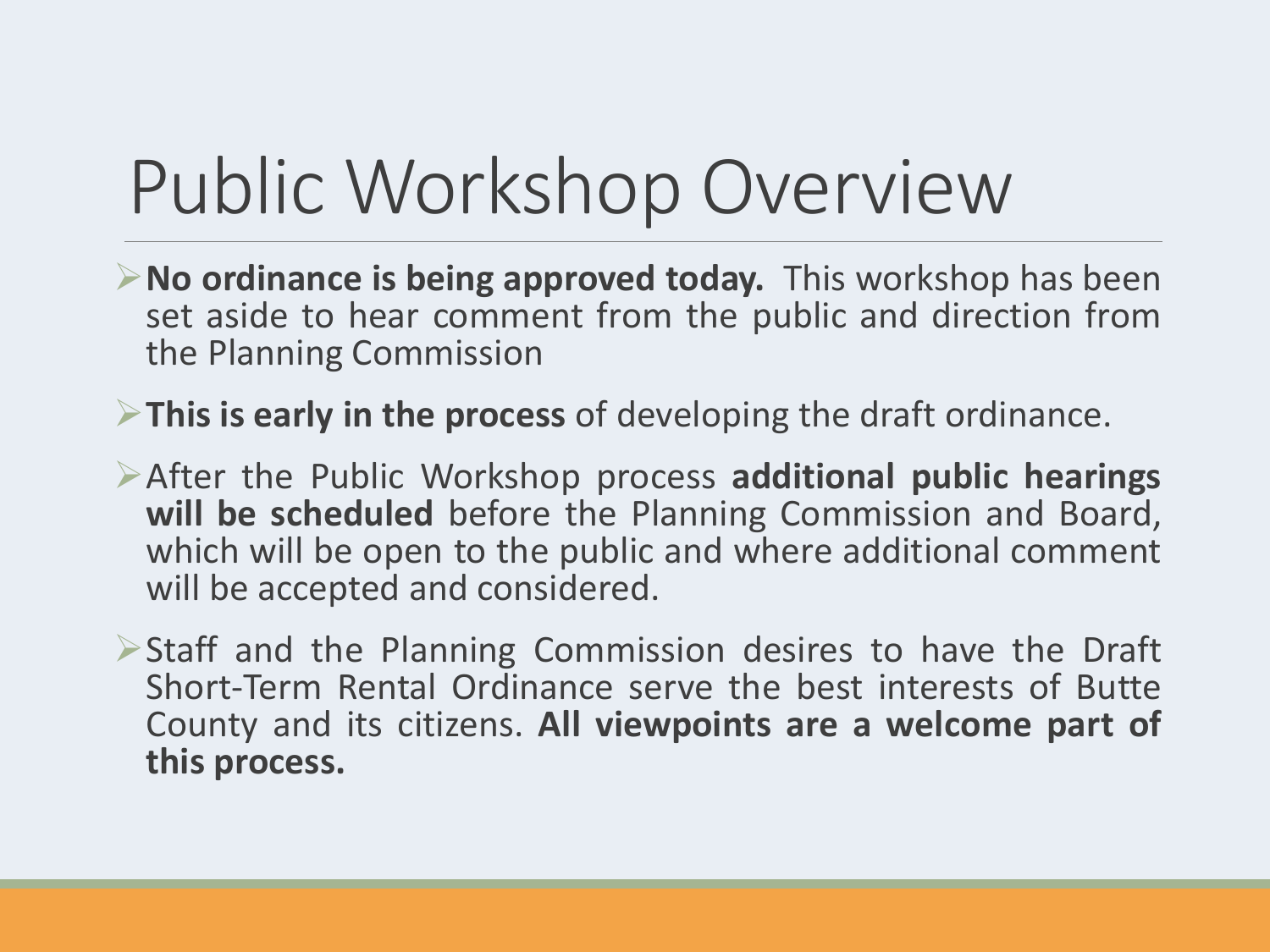### Why is Butte County Developing this Ordinance?

- $\triangleright$  Butte County currently does not have an ordinance that addresses the regulation of Short-Term Rentals
- $\triangleright$  Without an ordinance, the County cannot permit short-term rental operations, and cannot adequately regulate their operation, or enforce standards
- Complaints have been filed on several short-term rentals operating in the County
- $\triangleright$  Concerns are generally related to noise, parking, traffic, and general nuisances that have disrupted neighbors
- **In response to these concerns, the Board of Supervisors provided direction to draft this ordinance on February 12, 2018**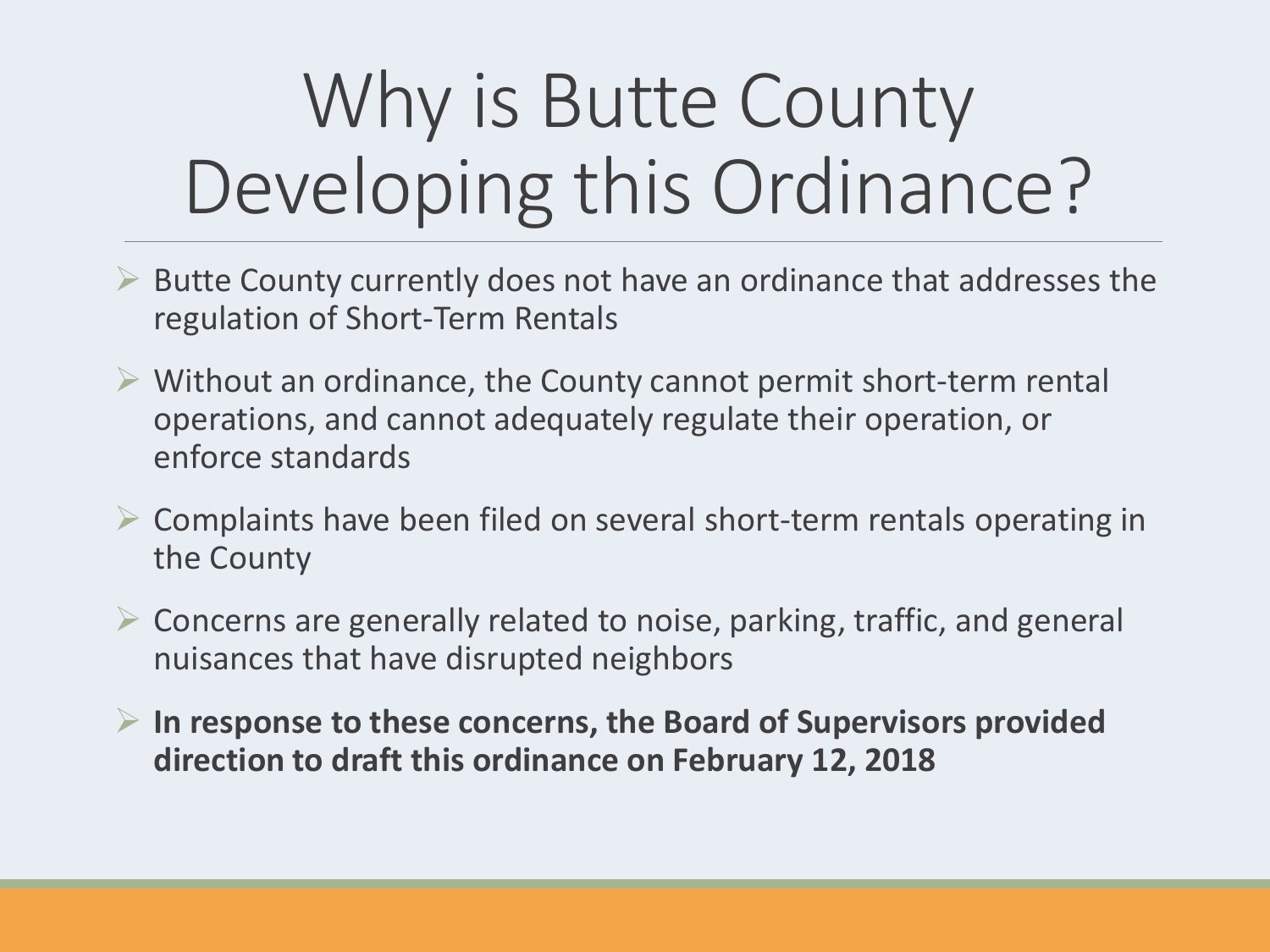**Staff recommends an administrative permit as the appropriate permit process for short-term rentals.**

- $\triangleright$  An administrative permit is required for uses permitted as-of-right yet subject to specific Zoning Ordinance standards.
- $\triangleright$  The Administrative Permit is a ministerial procedure to verify that a proposed use complies with all applicable standards, and to ensure that the applicant understands and accepts those standards.
- $\triangleright$  The standards would ensure that short-term rentals operate in a safe and responsible manner and without being incompatible with residential neighbors and the surrounding community.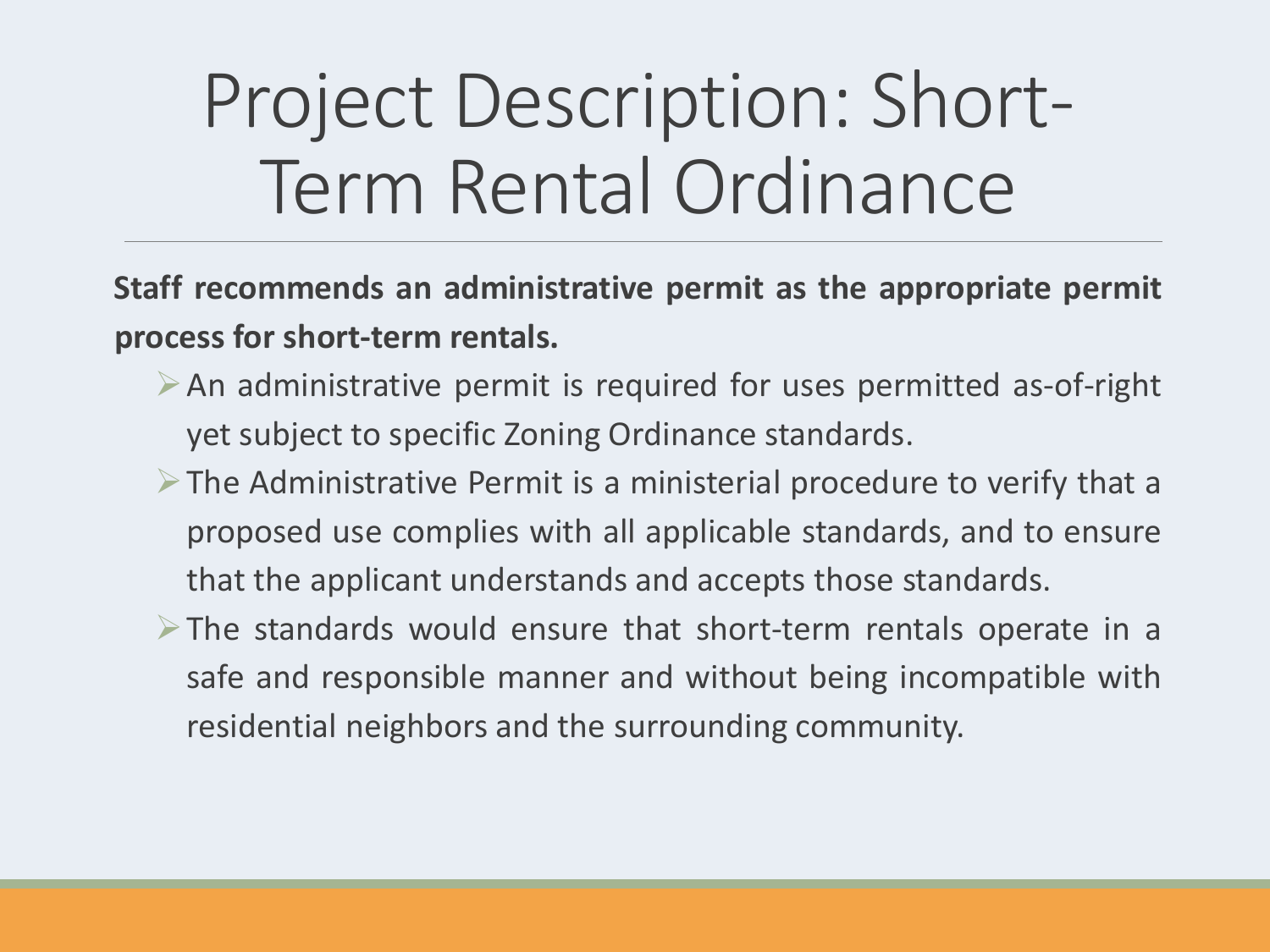**Staff recommends an administrative permit as the appropriate permit process for short-term rentals.**

- The Butte County Department of Development Services shall provide **a mailed notice at the time of permit issuance to property owners** within 300 feet of the subject parcel.
- **The notice shall include all applicable standards and limitations** placed upon the short-term rental, the Butte County administrative permit number, as well as the name, text-enabled phone number, and email of the property manager.
- **A copy of the short-term rental permit** listing all applicable standards and limits, including the name, text-enabled phone number, and email of the property manager, **shall be posted inside the rental property** in a prominent place within six feet of the front door.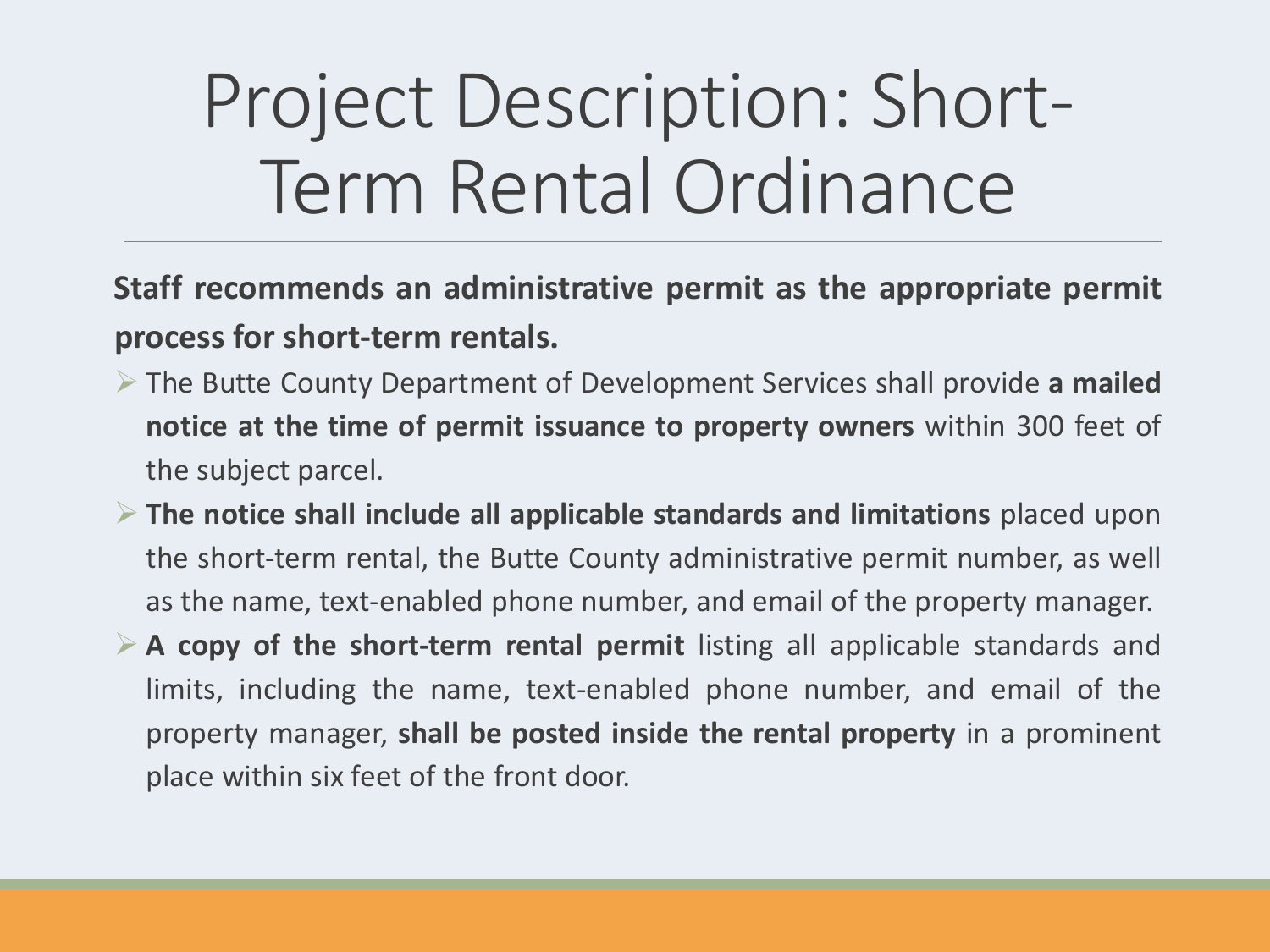- A. Purpose
- B. Definitions
- C. Administrative Permit Process
- D. Administrative Renewal Process
- E. No Property Rights Conferred
- F. Short-Term Rental Restrictions
- G. Transient Occupancy Tax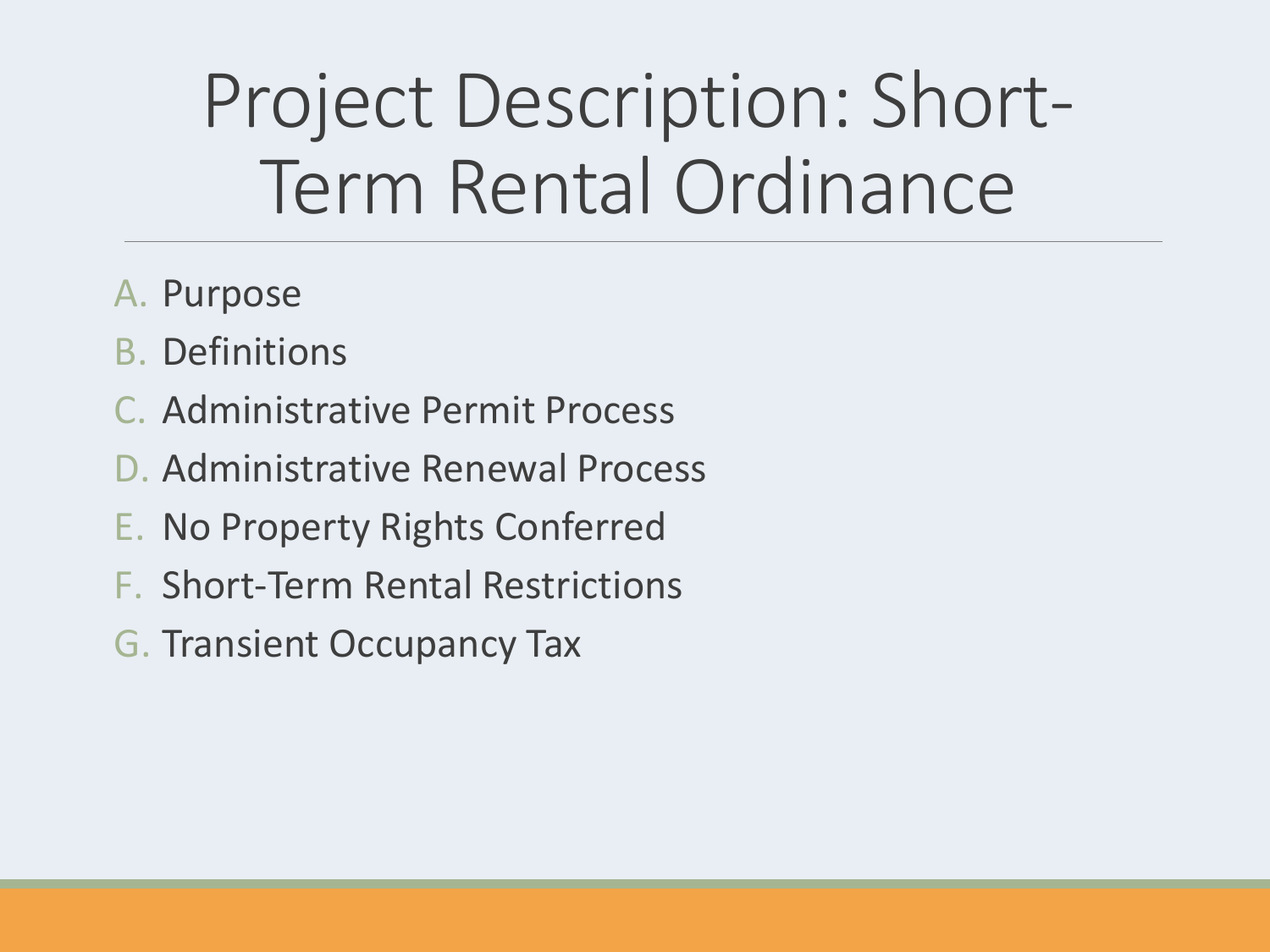#### H. Standards

- 1. Parcel
- 2. Appearance, Visibility, and Signage
- 3. Commercial Activity Prohibited
- 4. Building, Fire, and Health Standards
- 5. Trash and Recycling
- 6. Noise Standards
- 7. Occupancy and Parking
- 8. Daytime Visitors
- 9. No Overnight Camping
- 10.Property Management
- I. Enforcement Process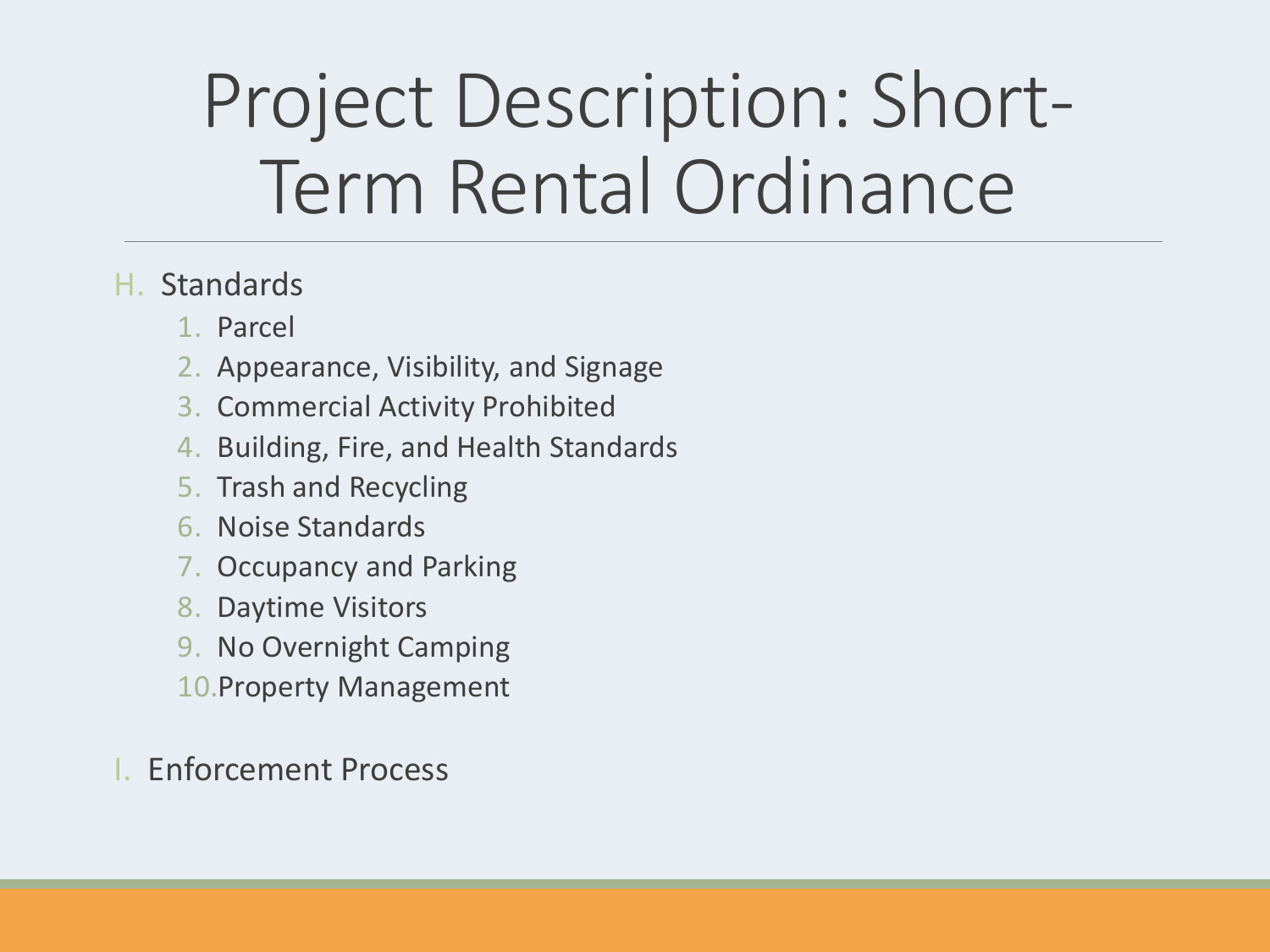#### **Enforcement Process**

- $\triangleright$  The Draft STR Ordinance includes a subsection concerning enforcement. The intent of this section is to ensure that STRs abide by the ordinance's standards under an Administrative Permit
- $\triangleright$  Three verifiable administrative citations, violations, or hearing officer determinations concerning the permit requirements issued to the owner or occupants at the property within a 24-month period will result in permit revocation (reapplication is delayed for 24-months).
- $\triangleright$  Any property determined to be advertised for use as a short-term rental without the administrative permit would be subject to a permit fee penalty of ten times the regular application fee.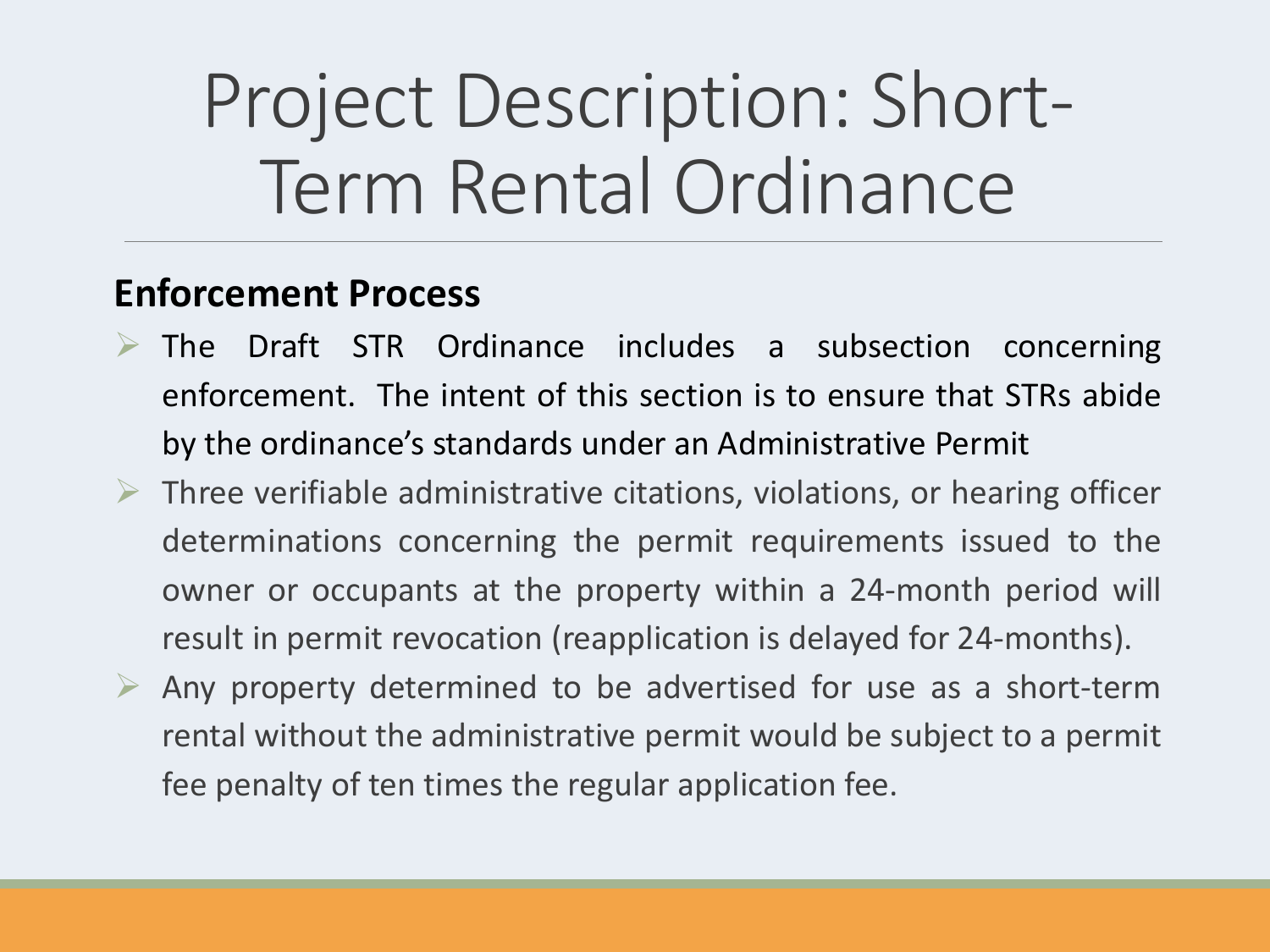#### Noise Standards

- Property Manager oversight and response to complaints
- $\triangleright$  Quiet Hours observed between 10:00 pm and 7:00 am (9:00 am on sat, sun and holidays)
- $\triangleright$  No outdoor amplified sound
- $\triangleright$  Occupants/renters notified of noise standards and that loud or unreasonable noise will result in a violation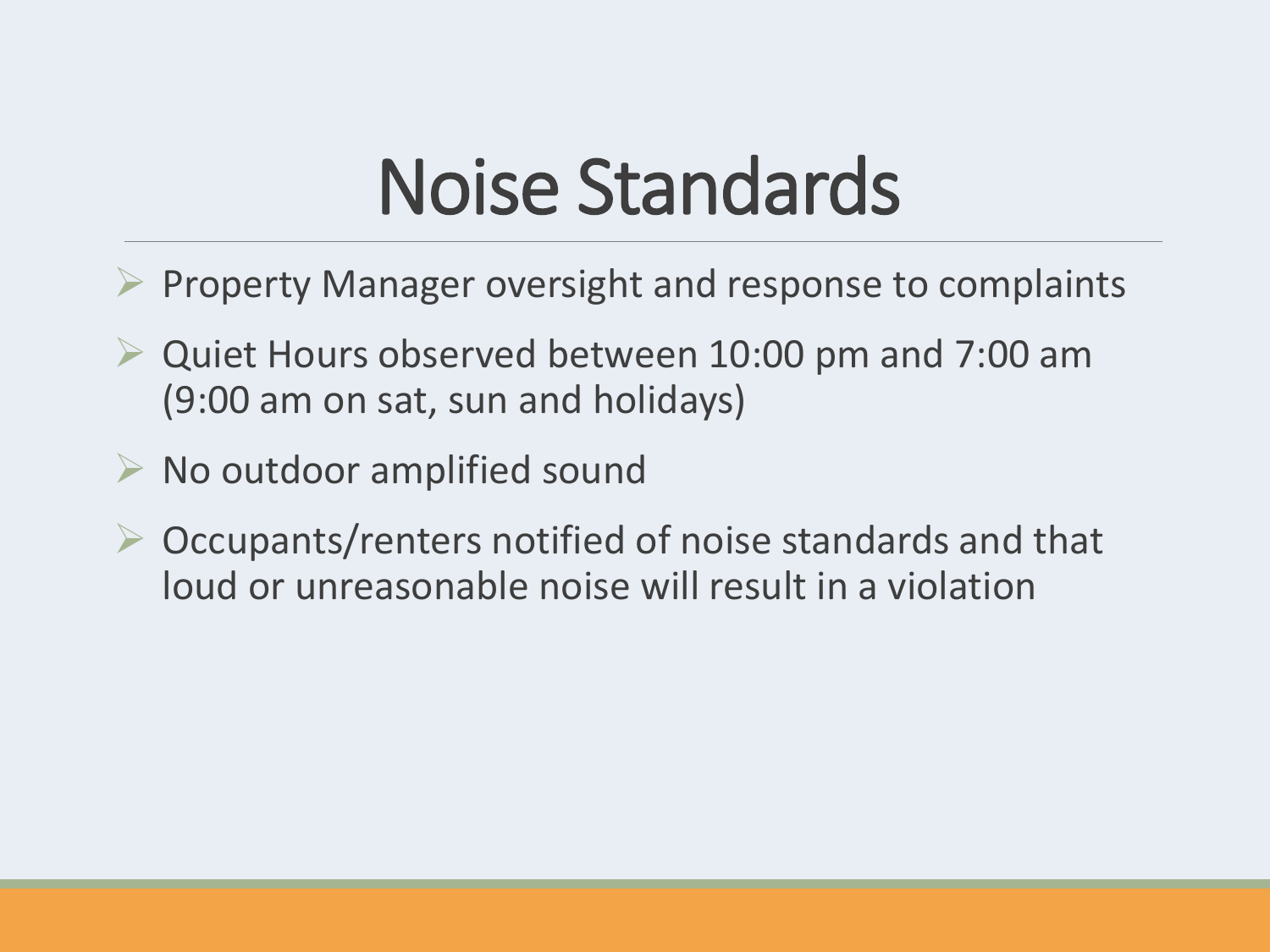#### Occupancy and Parking Standards

| <b>Table 1. Maximum Occupancy and Parking Requirements</b> |                          |                           |  |
|------------------------------------------------------------|--------------------------|---------------------------|--|
| <b>Rentals with Public Sewer</b>                           |                          |                           |  |
| <b>Number of Bedrooms</b>                                  | <b>Maximum Occupancy</b> | <b>Off-Street Parking</b> |  |
|                                                            |                          |                           |  |
|                                                            |                          |                           |  |
|                                                            | 10                       |                           |  |
|                                                            | 12                       |                           |  |
| 5 or more                                                  | 14                       |                           |  |

| Table 2. Maximum Occupancy and Parking Requirements |                          |                           |  |
|-----------------------------------------------------|--------------------------|---------------------------|--|
| <b>Rentals with On-Site Septic Systems</b>          |                          |                           |  |
| <b>Number of Bedrooms</b>                           | <b>Maximum Occupancy</b> | <b>Off-Street Parking</b> |  |
|                                                     |                          |                           |  |
|                                                     |                          |                           |  |
|                                                     |                          |                           |  |
|                                                     |                          |                           |  |
| 5 or more                                           |                          |                           |  |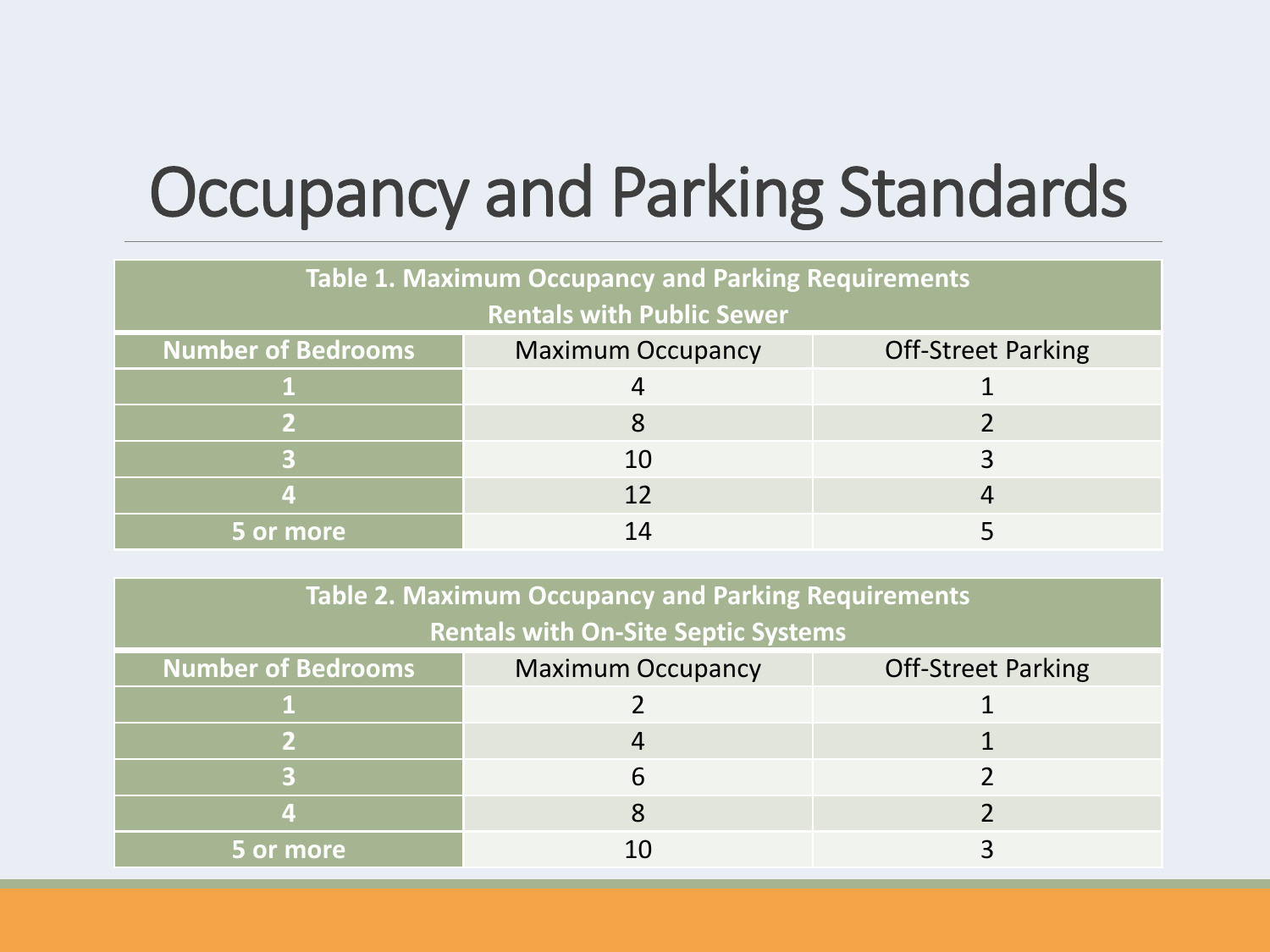#### **Consider whether the AG (Agriculture) and TM (Timber Mountain) zones would be appropriate for Short-Term Rentals**

- $\triangleright$  Short-term rentals would be allowed, with an administrative permit, in the MHDR (Medium High Density Residential), MDR (Medium Density Residential), LDR (Low Density Residential), VLDR (Very Low Density Residential), RR (Rural Residential), RCR (Rural Country Residential), FR (Foothill Residential), FCR (Foothill Country Residential) and MU-1 and MU-1 (Mixed Use) zones.
- $\triangleright$  The AG and TM zones are not necessarily suitable for short-term rental use based upon intensive allowed land uses, which may not be compatible with visitors occupying a short-term rental.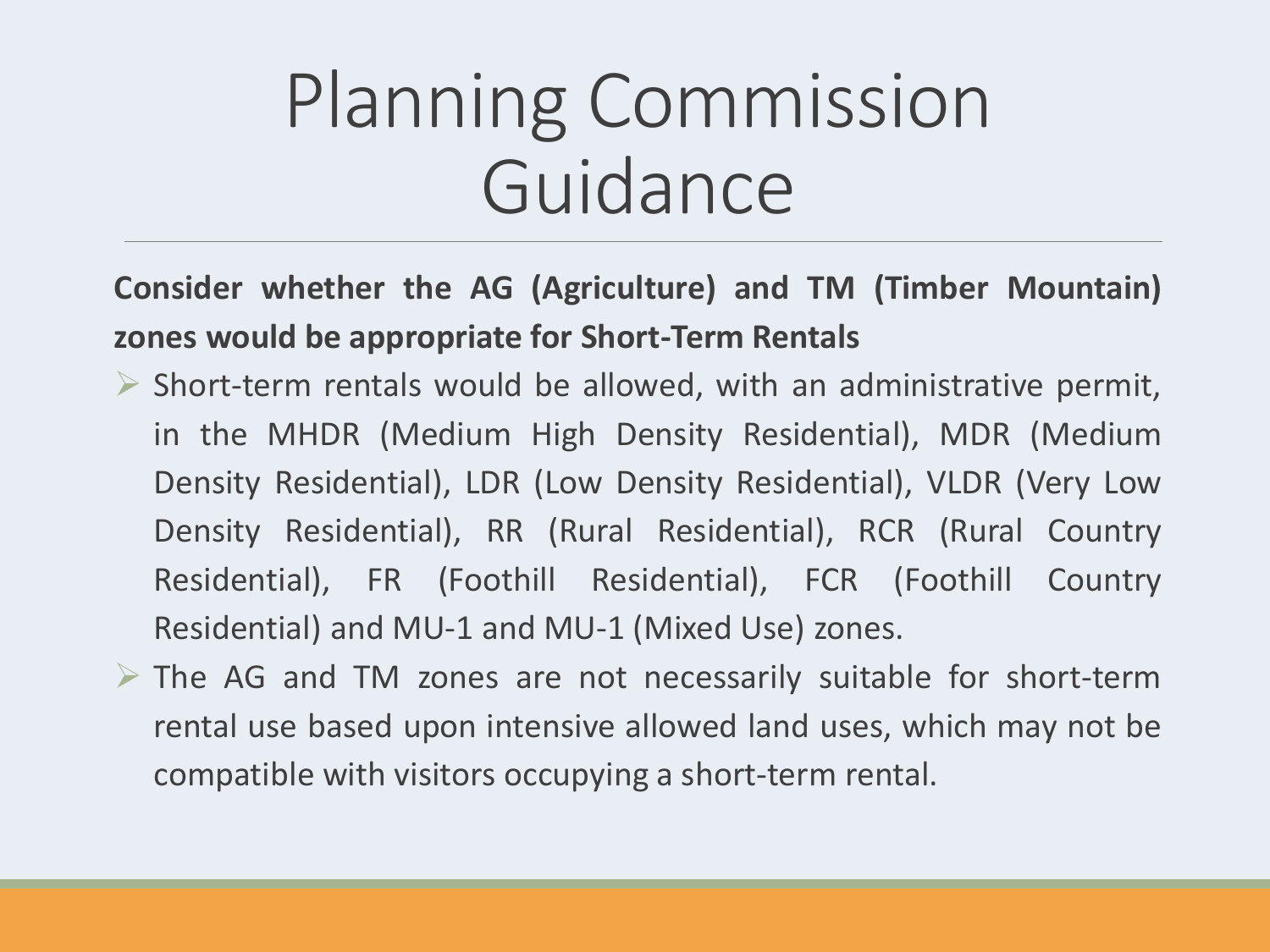**Consider whether accessory/second dwelling units are appropriate for use as shortterm rentals, and the potential impact on affordable and long-term housing in Butte County.**

- $\triangleright$  State law indicates that local governments can restrict accessory/second dwelling units from being used as short-term rentals, but are not required to do so.
- $\triangleright$  The use of accessory/second dwelling units for short-term rentals would displace the availability of these housing units for affordable and long-term housing.
- $\triangleright$  The California legislature has found that allowing accessory/second dwelling units provides additional rental housing supports the housing needs of California.
- $\triangleright$  If accessory/second units are allowed to be used for short-term rentals, Section 24-172 of the zoning ordinance would have to be amended to reflect this allowance.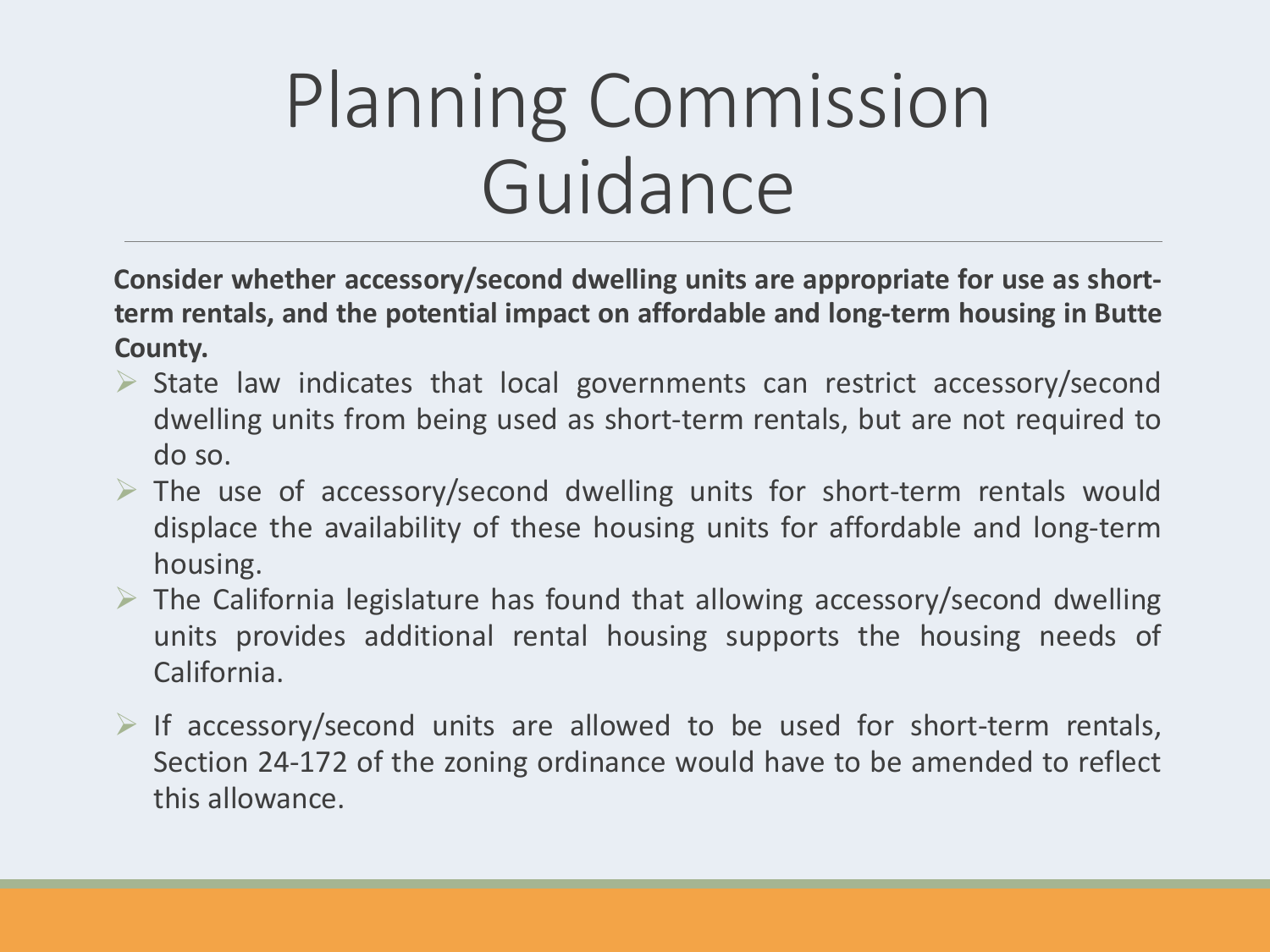**Consider whether it is appropriate under the Draft Ordinance to limit the number of allowed STRs on a single parcel.**

- $\triangleright$  Property owner may wish to have two (or more) short-term rentals on the same property, whereby a primary residence or a portion of a primary residence (e.g. bedroom) is used, and an Accessory Dwelling Unit/Second Dwelling Unit or other home is also used as a STR
- $\triangleright$  Many jurisdictions have found that this practice leads to an overconcentration of STR units on one parcel, which can lead to an increase in neighborhood impacts.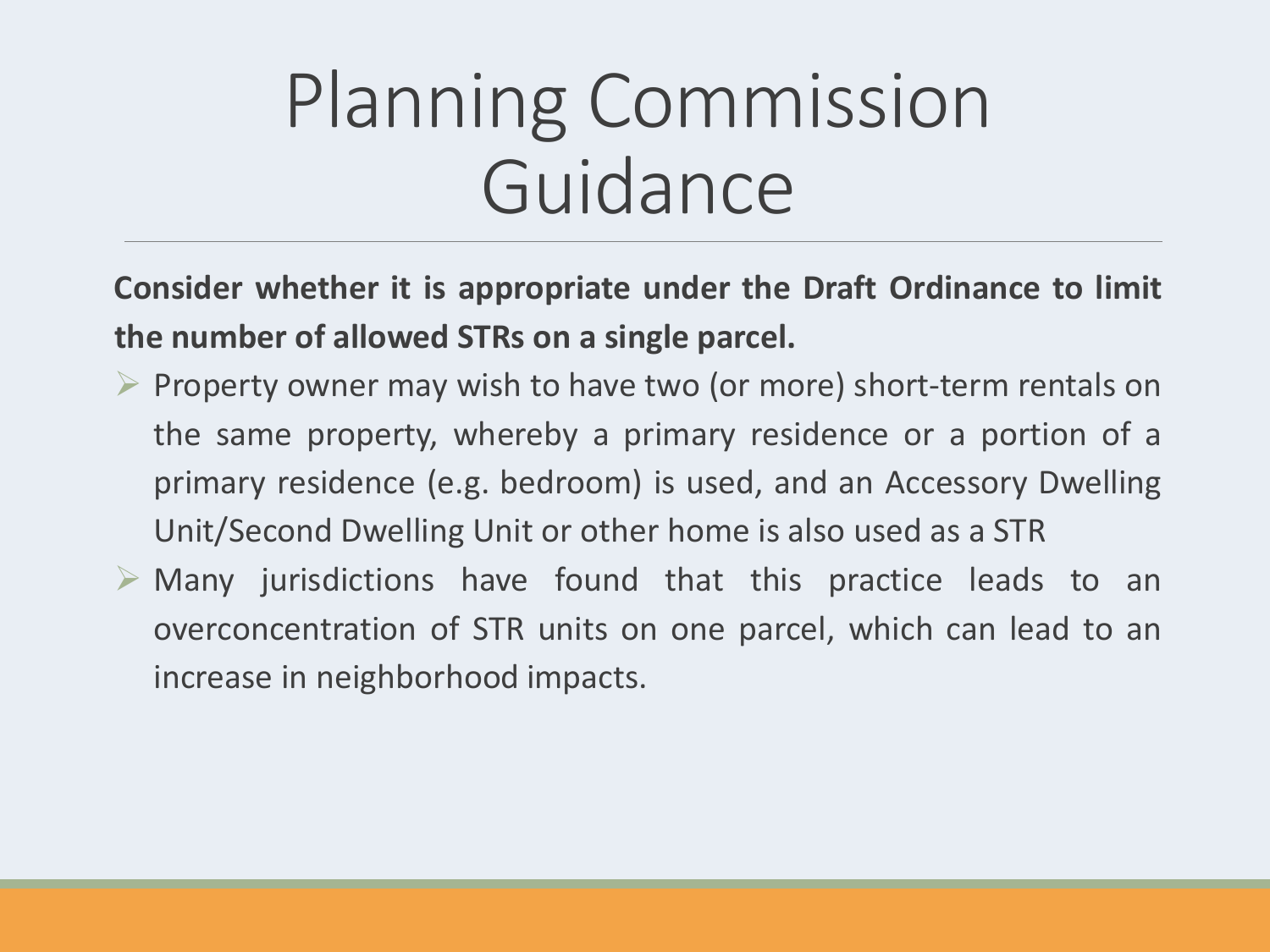**Consider whether it is appropriate to limit the number of days/year or frequency that a short-term rental can be occupied.**

- $\triangleright$ Infrequent home-sharing (owner present)
- $\triangleright$  Rental of owner's home (owner absent)
- $\triangleright$  Full-time STRs, investment properties (owner never lives there)

**A CAP could be included on number of tenancies/year or a limit on number of days/year the unit is rented.**

Pasadena distinguishes between "hosted" and "unhosted stays". Hosted stays allow for no limit in number of days; unhosted stays are limited to 90 days per year.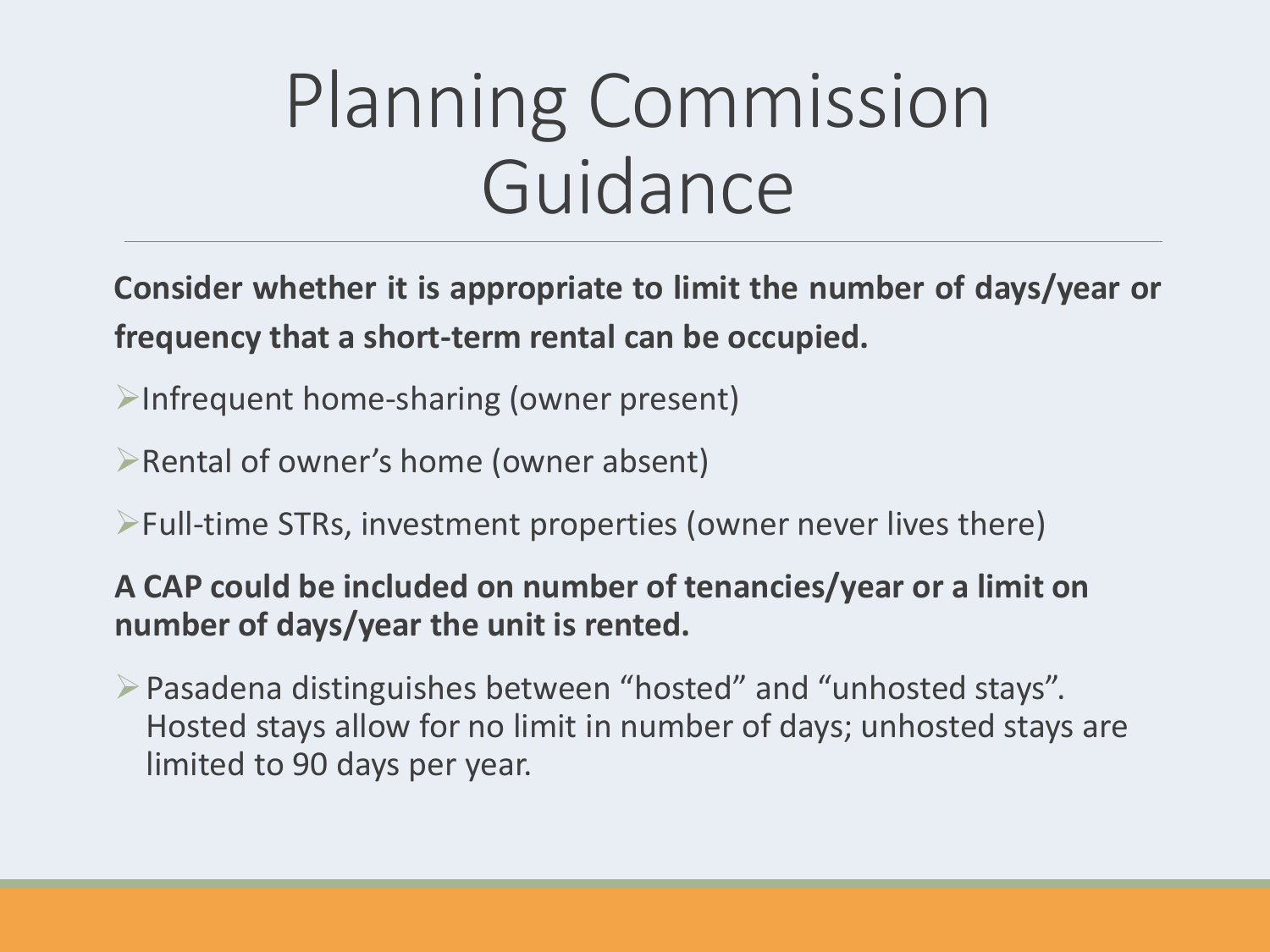## Draft Short-Term Rental **Ordinance**

PLANNING COMMISSION QUESTIONS AND COMMENTS

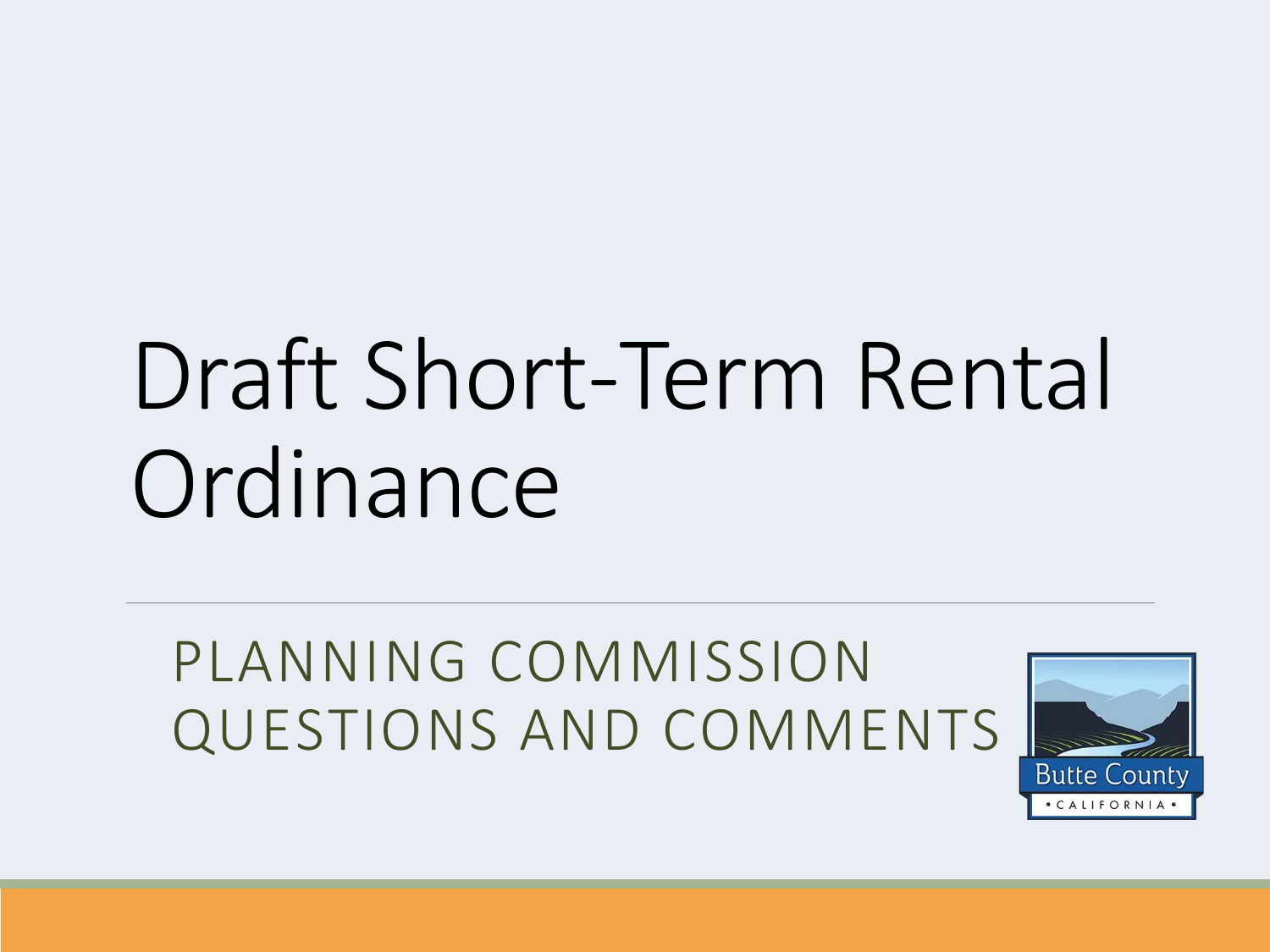# Draft Short-Term Rental **Ordinance**

PUBLIC COMMENT

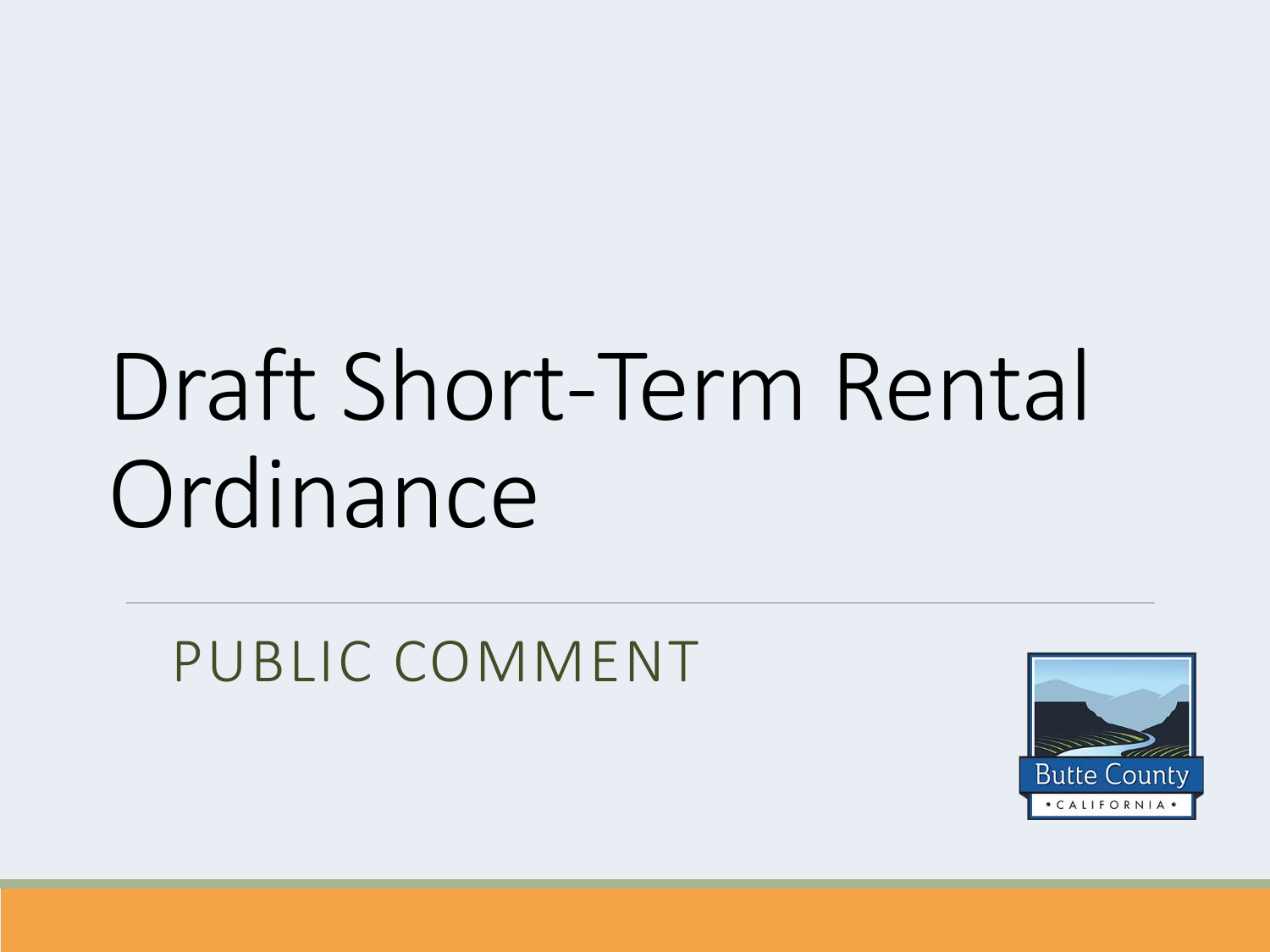# Draft Short-Term Rental **Ordinance**

PLANNING COMMISSION DIRECTION